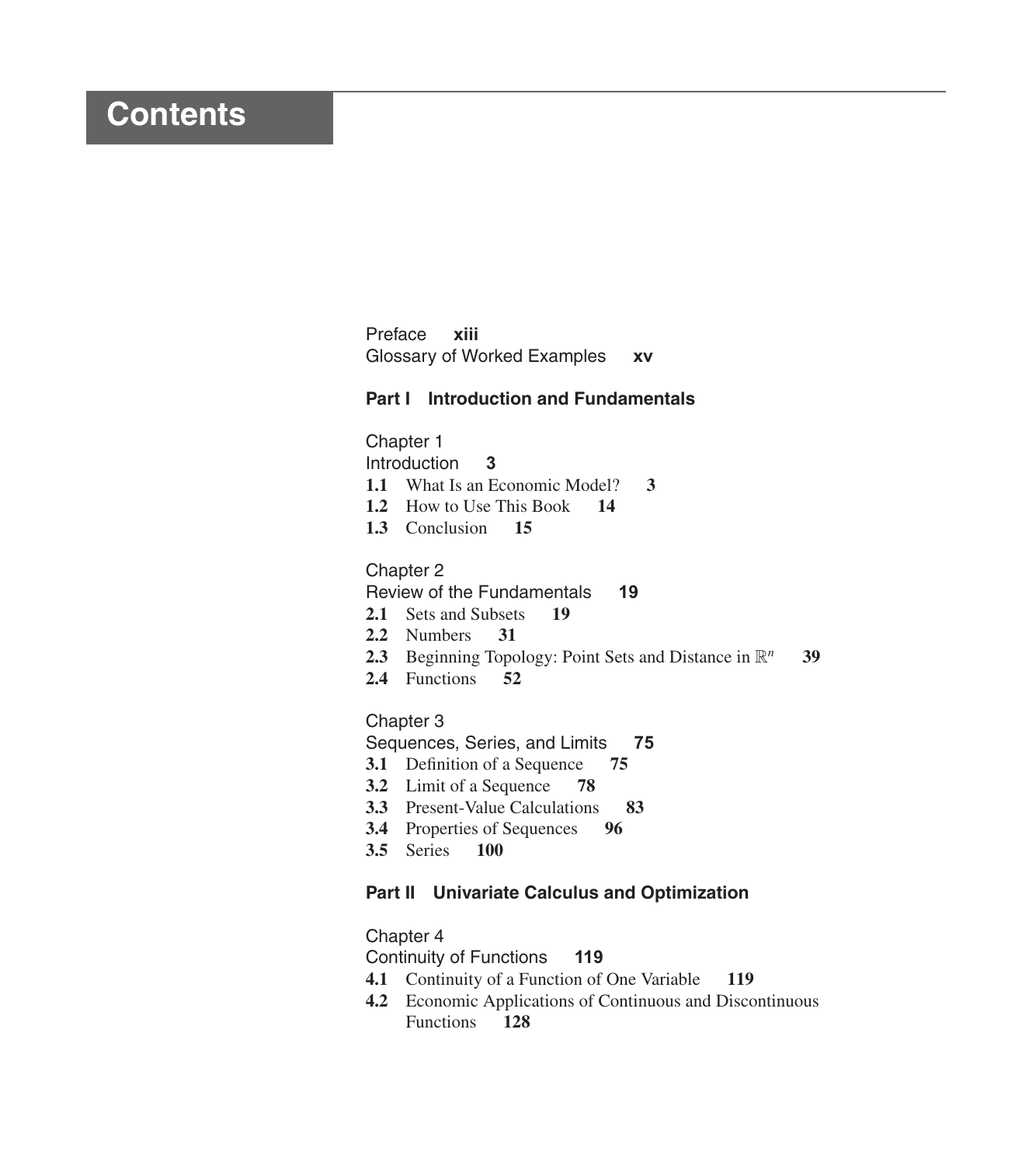## Chapter 5

The Derivative and Differential of Functions of One Variable **145**

- **5.1** The Tangent Line and the Derivative **145**
- **5.2** Definition of the Derivative and the Differential **152**
- **5.3** Conditions for Differentiability **160**
- **5.4** Rules of Differentiation **166**
- **5.5** Higher Order Derivatives: Concavity and Convexity of a Function **194**
- **5.6** Taylor Series Formula, Rolle's Theorem, and the Mean-Value Theorem **207**

#### Chapter 6

Optimization of Functions of One Variable **225**

- **6.1** Necessary Conditions for Unconstrained Maxima and Minima **225**
- **6.2** Second-Order Conditions for a Local Optimum **239**
- **6.3** Optimization over an Interval **261**

## **Part III Linear Algebra**

#### Chapter 7

Linear Equations and Vector Spaces **287**

- **7.1** Solving Systems of Linear Equations **287**
- **7.2** Linear Systems in n Variables **294**
- **7.3** Vectors in  $\mathbb{R}^n$  **305**

#### Chapter 8

# Matrices **333**

- **8.1** General Notation **333**
- **8.2** Basic Matrix Operations **338**
- **8.3** Matrix Transposition **352**
- **8.4** Some Special Matrices **357**

#### Chapter 9

#### Determinants and the Inverse Matrix **365**

- **9.1** Defining the Inverse **365**
- **9.2** Obtaining the Determinant and Inverse of a  $3 \times 3$  Matrix **379**<br>**9.3** The Inverse of an  $n \times n$  Matrix and Its Properties **384**
- **9.3** The Inverse of an  $n \times n$  Matrix and Its Properties **9.4** Cramer's Rule **390**
- **9.4** Cramer's Rule **390**
- **9.5** Rank of a Matrix **400**

#### Chapter 10

Further Topics in Linear Algebra **407**

- **10.1** The Eigenvalue Problem **407**
- **10.2** Quadratic Forms **421**
- **10.3** Hyperplanes **430**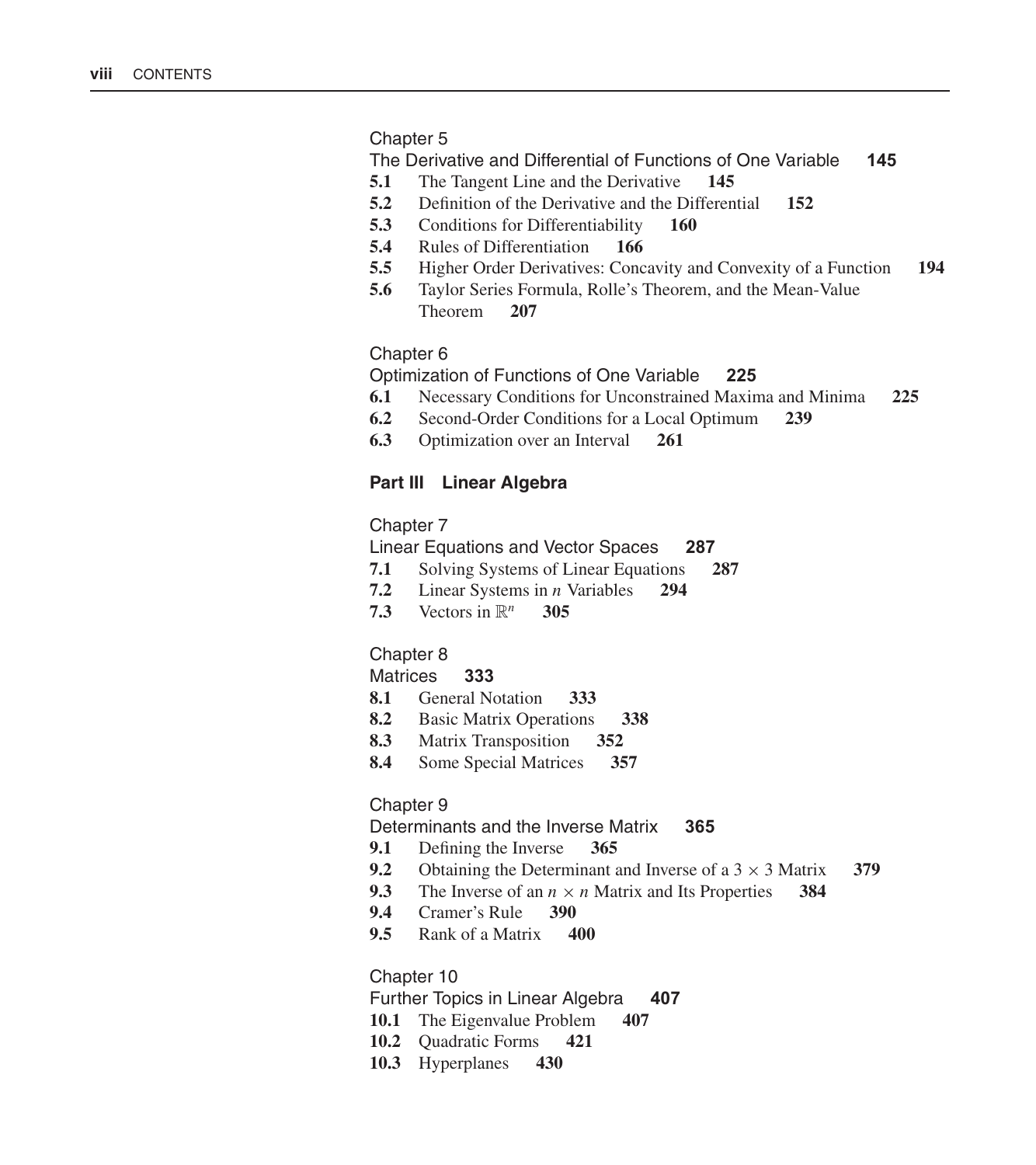#### **Part IV Multivariate Calculus**

Chapter 11

Calculus for Functions of n Variables **443**

- **11.1** Partial Differentiation **443**
- **11.2** Second-Order Partial Derivatives **456**
- **11.3** The First-Order Total Differential **462**
- **11.4** Implicit Differentiation **465**
- **11.5** Curvature Properties: Concavity and Convexity **481**
- **11.6** Quasiconcavity and Quasiconvexity **496**
- **11.7** More Properties of Functions with Economic Applications **501**
- **11.8** Taylor Series Expansion **509**

#### Chapter 12

Optimization of Functions of n Variables **519**

- **12.1** First-Order Conditions **520**
- **12.2** Second-Order Conditions **530**
- **12.3** Direct Restrictions on Variables **541**

# Chapter 13

Constrained Optimization **551**

- **13.1** Constrained Problems and Approaches to Solutions **551**
- **13.2** Second-Order Conditions for Constrained Optimization **573**
- **13.3** Existence, Uniqueness, and Characterization of Solutions **577**
- **13.4** Problems, Problems **586**

# Chapter 14

Comparative Statics **597**

- **14.1** Introduction to Comparative Statics **597**
- **14.2** General Comparative Statics Analysis **603**
- **14.3** The Envelope Theorem **623**

#### Chapter 15

Nonlinear Programming and the Kuhn-Tucker Conditions **635**

- **15.1** The Kuhn-Tucker Conditions **636**
- **15.2** Hyperplane Theorems and Quasiconcavity **655**

# **Part V Integration and Dynamic Methods**

Chapter 16 Integration **681 16.1** The Indefinite Integral **681 16.2** The Riemann (Definite) Integral **689**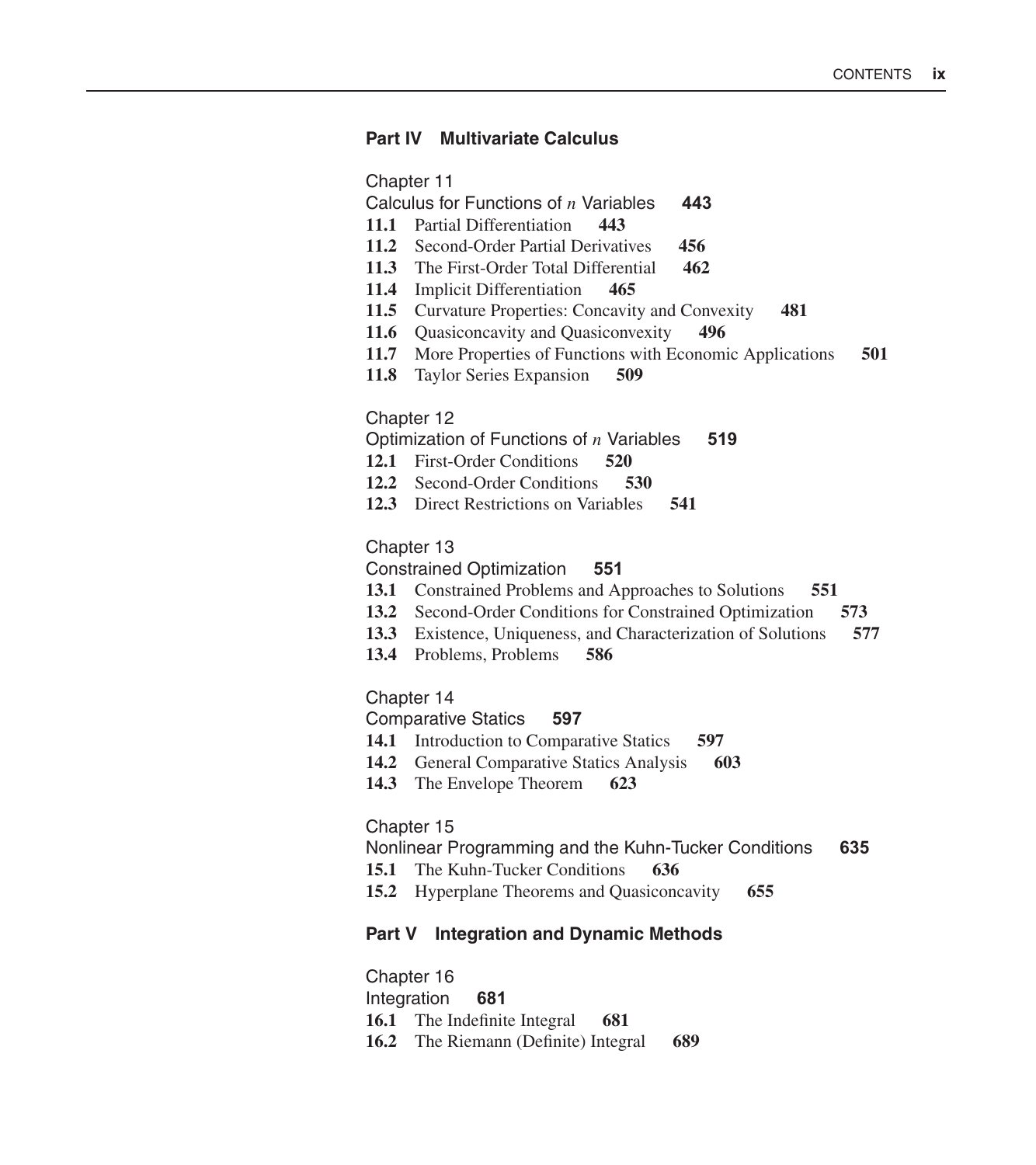| 16.3 Properties of Integrals 702<br><b>Improper Integrals</b><br>16.4<br>710<br>Techniques of Integration<br>16.5<br>720                                                                                                      |  |
|-------------------------------------------------------------------------------------------------------------------------------------------------------------------------------------------------------------------------------|--|
| Chapter 17<br>An Introduction to Mathematics for Economic Dynamics<br>731<br>17.1 Modeling Time<br>732                                                                                                                        |  |
| Chapter 18<br>Linear, First-Order Difference Equations<br>743<br>18.1 Linear, First-Order, Autonomous Difference Equations<br>743<br>18.2 The General, Linear, First-Order Difference Equation<br>756                         |  |
| Chapter 19<br>Nonlinear, First-Order Difference Equations<br>767<br>19.1 The Phase Diagram and Qualitative Analysis<br>767<br>19.2 Cycles and Chaos<br>774                                                                    |  |
| Chapter 20<br>Linear, Second-Order Difference Equations<br>783<br>20.1 The Linear, Autonomous, Second-Order Difference Equation<br>783<br>The Linear, Second-Order Difference Equation with a<br>20.2<br>Variable Term<br>810 |  |
| Chapter 21<br>Linear, First-Order Differential Equations<br>817<br>21.1 Autonomous Equations<br>817<br>21.2 Nonautonomous Equations<br>833                                                                                    |  |
| Chapter 22<br>Nonlinear, First-Order Differential Equations<br>843<br>22.1 Autonomous Equations and Qualitative Analysis<br>843<br>22.2<br>Two Special Forms of Nonlinear, First-Order Differential<br>Equations<br>852       |  |
| Chaptor 23                                                                                                                                                                                                                    |  |

# Chapter 23

# Linear, Second-Order Differential Equations **857**

- **23.1** The Linear, Autonomous, Second-Order Differential Equation **857**
- **23.2** The Linear, Second-Order Differential Equation with a Variable Term **876**